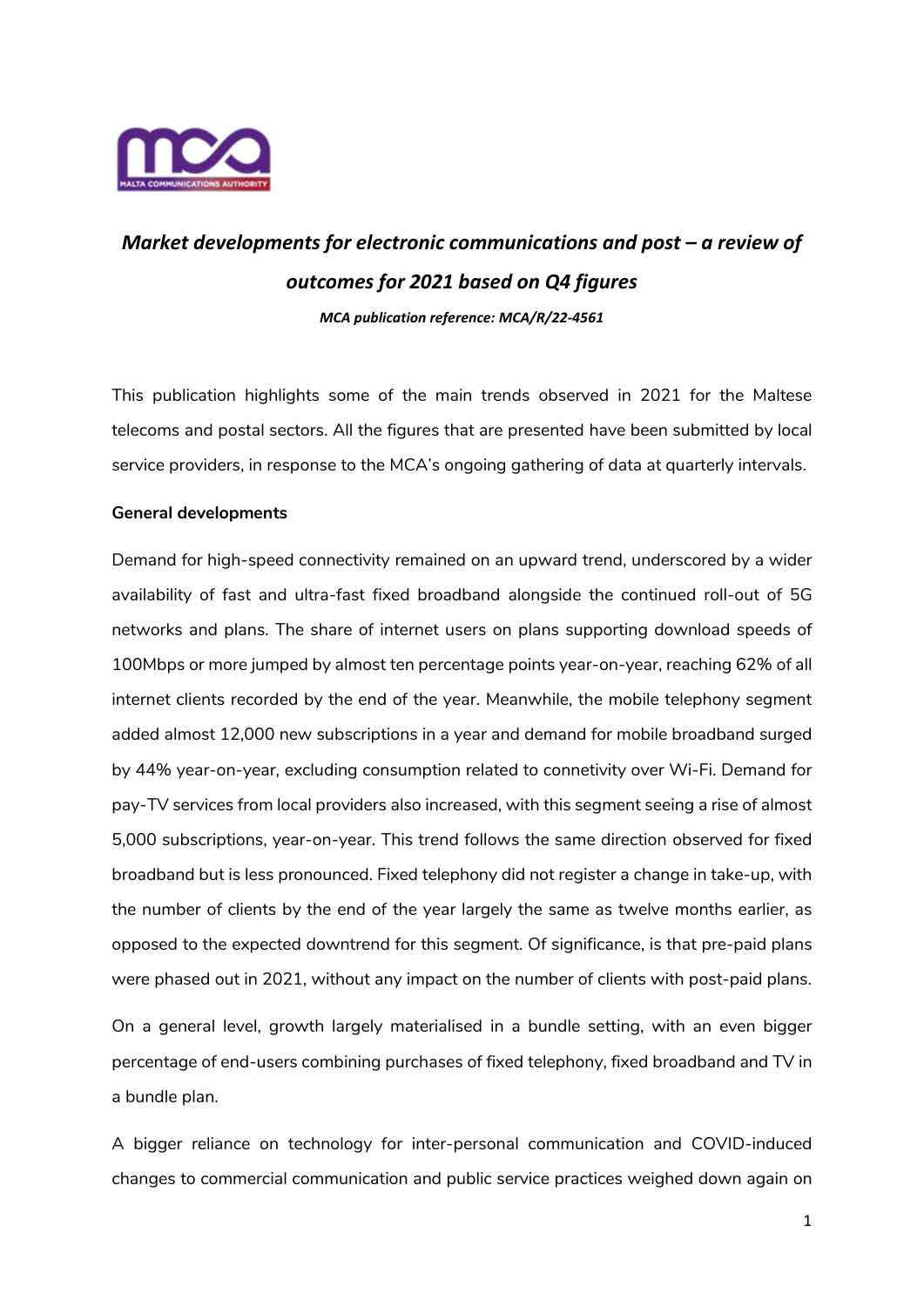the postal mail segment. Comparing mail volumes in 2021 to those recorded in the previous year, a sharp drop is observed for single-piece letter mail, parcel mail, bulk mail, as well as registered mail. On the other hand, post outside the scope of the universal service registered a rise, especially in mail items weighing up to 2kgs.

Further insights for the telecoms and postal segments are provided below.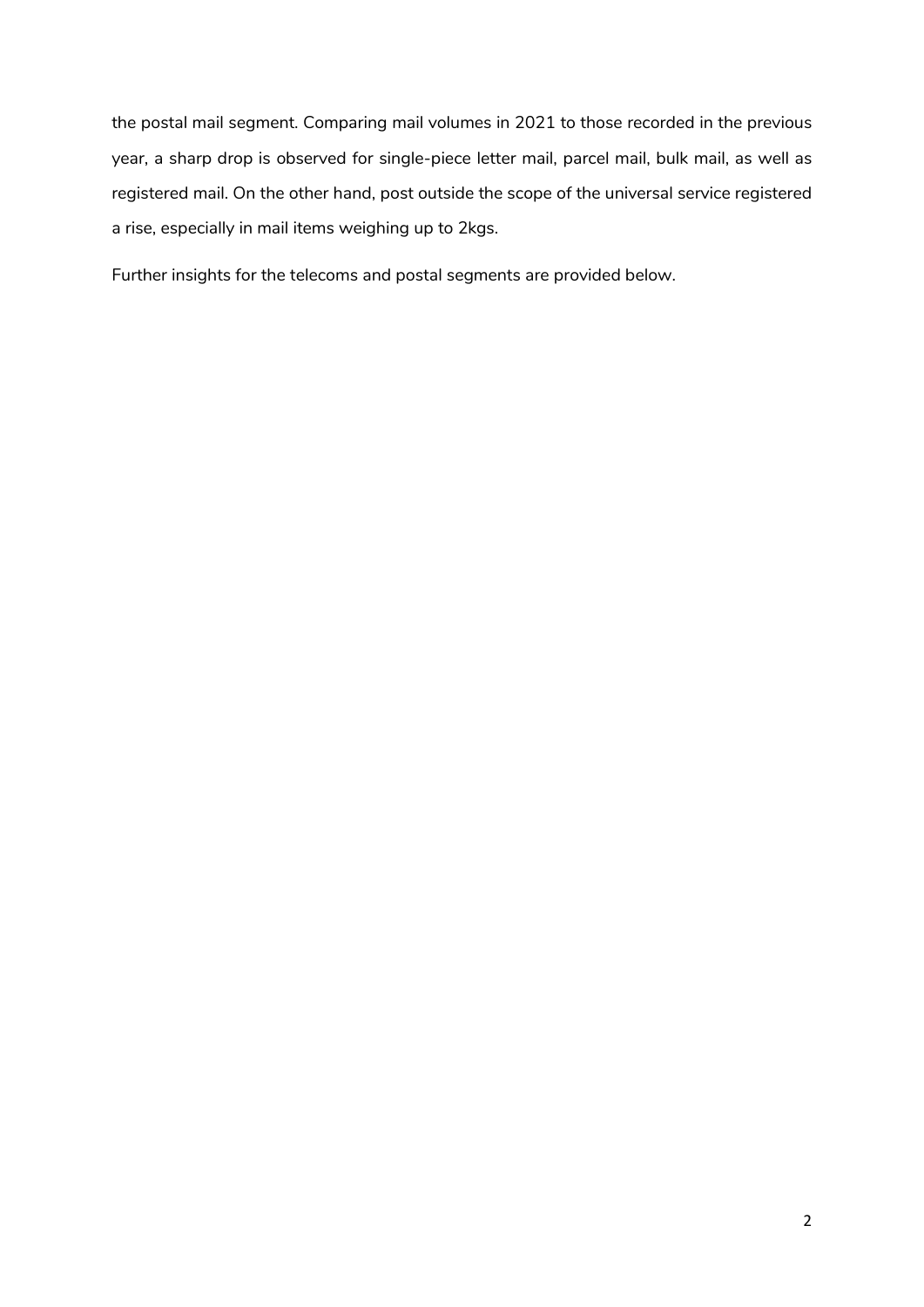#### **Fixed Broadband**

The total number of fixed broadband subscriptions amounted to 221,198 by the end of 2021. This figure is up by 8,166 compared to the corresponding figure a year earlier, equivalent to a 3.8% rise in subscriptions.

The rate of broadband subscriptions within a bundle offer, rose further to a little over 94% by the end of the current reporting period, with more subscriptions supporting fast and ultrafast speeds. Thus, the number of connections supporting download speeds of 100Mbps or more rose by 11 percentage points from 52% at the end of 2020 to 62% at the end of 2021.

Subscriptions via the FTTH network increased by 12,365 (or by 34.6%) in the 12-month period under review, with this platform accounting for 21.8% of all fixed broadband subscriptions by end of year. Cable subscriptions increased by 3,906 (or by 3.8%), thus accounting for 48.4% of all subscriptions at the end of the reporting period. Meanwhile, the the number fixed wireless broadband subscriptions was up by 707 (or by 5%), to end the year, representing 6.7% of all fixed broadband subscriptions. In contrast, the number of copper DSL subscriptions was down by 8,812 (or by 14.7%) year-on-year. This segment represented 23.2% of all fixed broadband subscriptions by end of year. The latter change has to be seen in the context of fibre deployment by the operator owning the copper network and is a reflection of end-users being migrated to fibre-based technology.

Fixed broadband ARPU was up from €226.84 in 2020 to €235.91 in 2021. This change further consolidates the fixed broadband service as the biggest source of revenue per user for local telecom providers. The upward change is somewhat related to customers' migration to fast and ultra fast subscriptions. It is also relevant to note that, considering a good 94% of all fixed broadband subscriptions are purchased in a bundle, the above ARPU's are nonetheless indicative of what end-users pay for the fixed broadband service.

#### **Mobile telephony**

Mobile telephony subscriptions were up by 11,832 (or by 1.9%) year-on-year, reaching a total of 644,955 by end of 2021.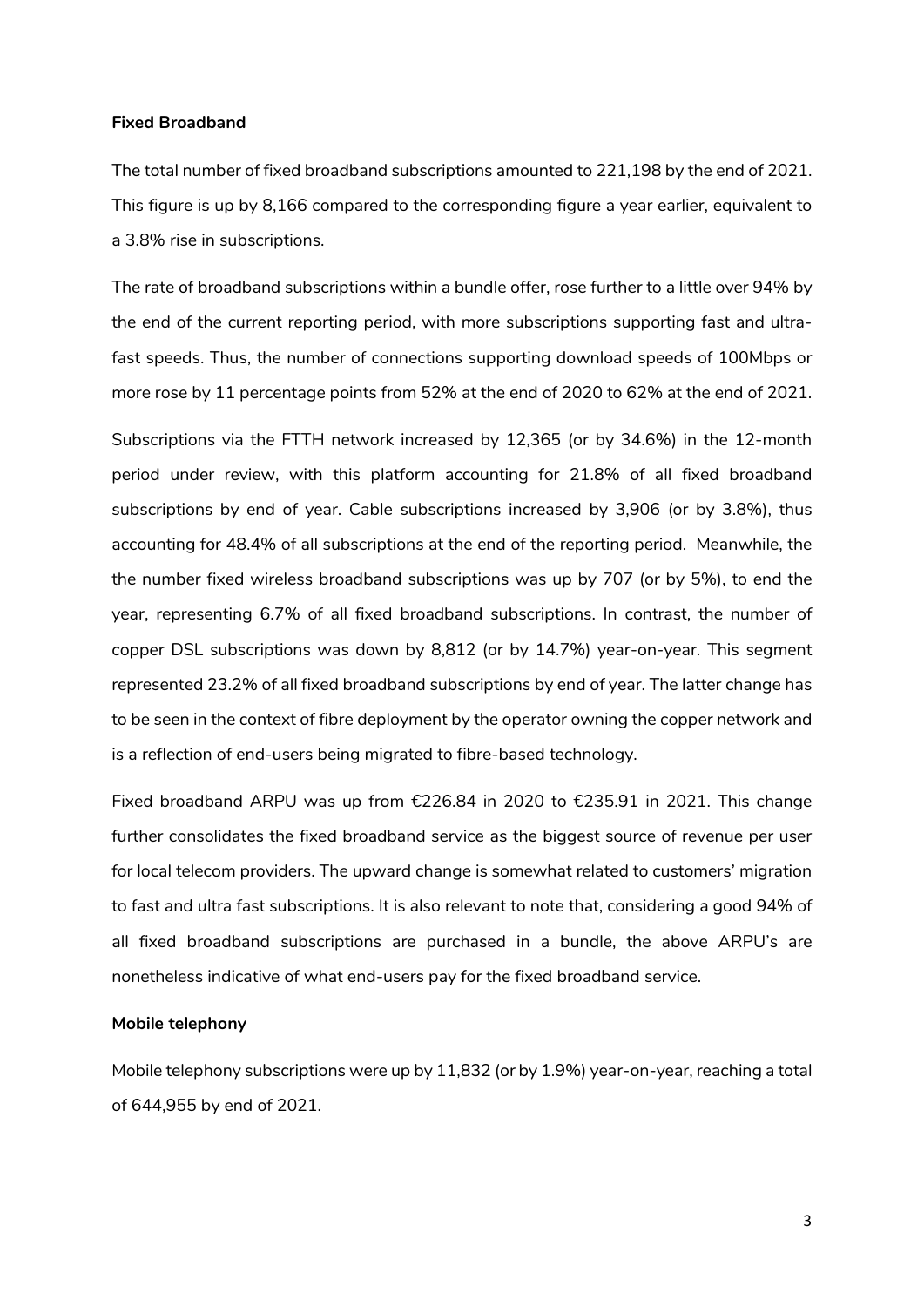Significantly, the overall change in subscriptions is a result of a rise of 25,642 post-paid subscriptions in the 12-month period to the end of December 2021, compared to a drop of 13,810 pre-paid subscriptions during the same period. The ongoing upward trend in take-up for post-paid plans, is probably a result of users opting for plans which better sustain their increasing demand for mobile data.

Domestic mobile traffic volumes experienced an uptick during 2021, with voice minutes up by 2.8% compared to volumes recorded in the preceding year, whilst mobile data Mb consumption shot up by 44% during the same period.

Considering higher voice and data usage, with the latter also comprising OTT-based activities, end-users made less use of the traditional SMS service, with traffic under this heading falling by 6% year-on-year.

Roaming voice activity continued to be affected by the negative impact of Covid-19 on travel, although the increasing usage of OTT-based services could very well be another factor impacting voice call volumes. Comparing volumes in 2021 to those recorded a year earlier, roaming voice minutes were down by 2%. Nonetheless, roaming data consumption over mobile networks persists in the counter-trend as volumes rebounded significantly by 89% year-on-year.

Mobile telephony ARPU was down to €172.66 in 2021 compared to €178.91 a year earlier.

## **Pay-TV**

The pay-TV segment maintained an upward trend in take-up for the year in review. Year-onyear, subscriptions were up by 4,970 (or by 3%). A little over 82% of all pay-TV subscriptions at the end of 2021 were purchased in a bundle alongside other telecom services.

A look at the trends in take-up by technology platform shows that IPTV-based subscriptions were up by 5,863 (or by 10%) over the 12-month period ending December 2021. Meanwhile, the number of subscriptions for the DTTV platform was down by 4,240 subscriptions (or by 61%), with clients switching to alternative technology platforms in view of the impending digital terrestrial switch-off.

4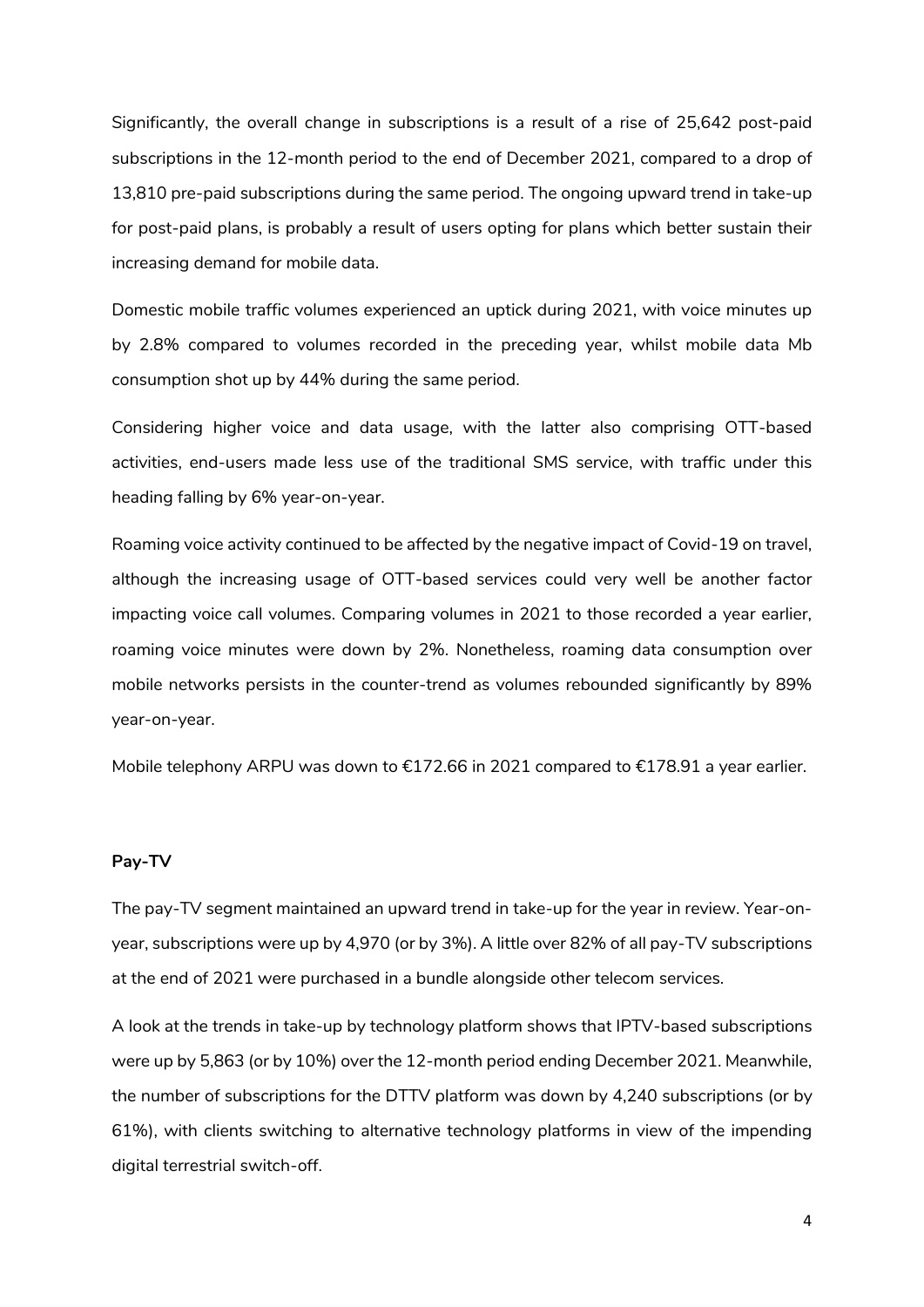The number of subscriptions for the digital cable platform was up by 3.2% year-on-year, equivalent to a rise of 3,347 subscriptions in the 12-month period under review.

Pay TV ARPU was down from €195.27 in 2020 to €185.65 in 2021.

## **Fixed telephony**

The fixed telephony segment did not see any material change in the client base when it comes to total subcriptions, with these totalling 259,439 by the end of last December. This is just 17 less than recorded twelve months earlier. To note, however, is that pre-paid plans have now been phased out by the two major operators. Also, 85% of all fixed telephony subscriptions were purchased in a bundle.

Volumes were still significantly down year-on-year, with the number of fixed telephony voice calls down by 26.6% whereas the number of outgoing fixed voice call minutes fell by 27%.

Fixed telephony ARPU for 2021 totalled €128.64, which is down from €130.30 for the previous year.

### **High quality dedicated connections**

By definition, dedicated connections are high-quality, dedicated, point-to-point data transmission connections used by businesses operating in Malta, such as banks, gaming companies and government entities.

This is a niche business segment for local telecom operators representing a relatively small number of users with somewhat distinct data connectivity requirements to those exhibited by the mass market for fixed broadband. Typically, these data connectivity services are offered with no contention ratio, are fully symmetrical and come guaranteed with strict Service Level Agreements (SLAs).

The the number of high-quality dedicated connections totalled 334 by the end of the current reporting period. This is down by 8% year-on-year, however, this trend is not in itself a sign of a diluting business client base. Indeed, it may be the case that business clients migrated to